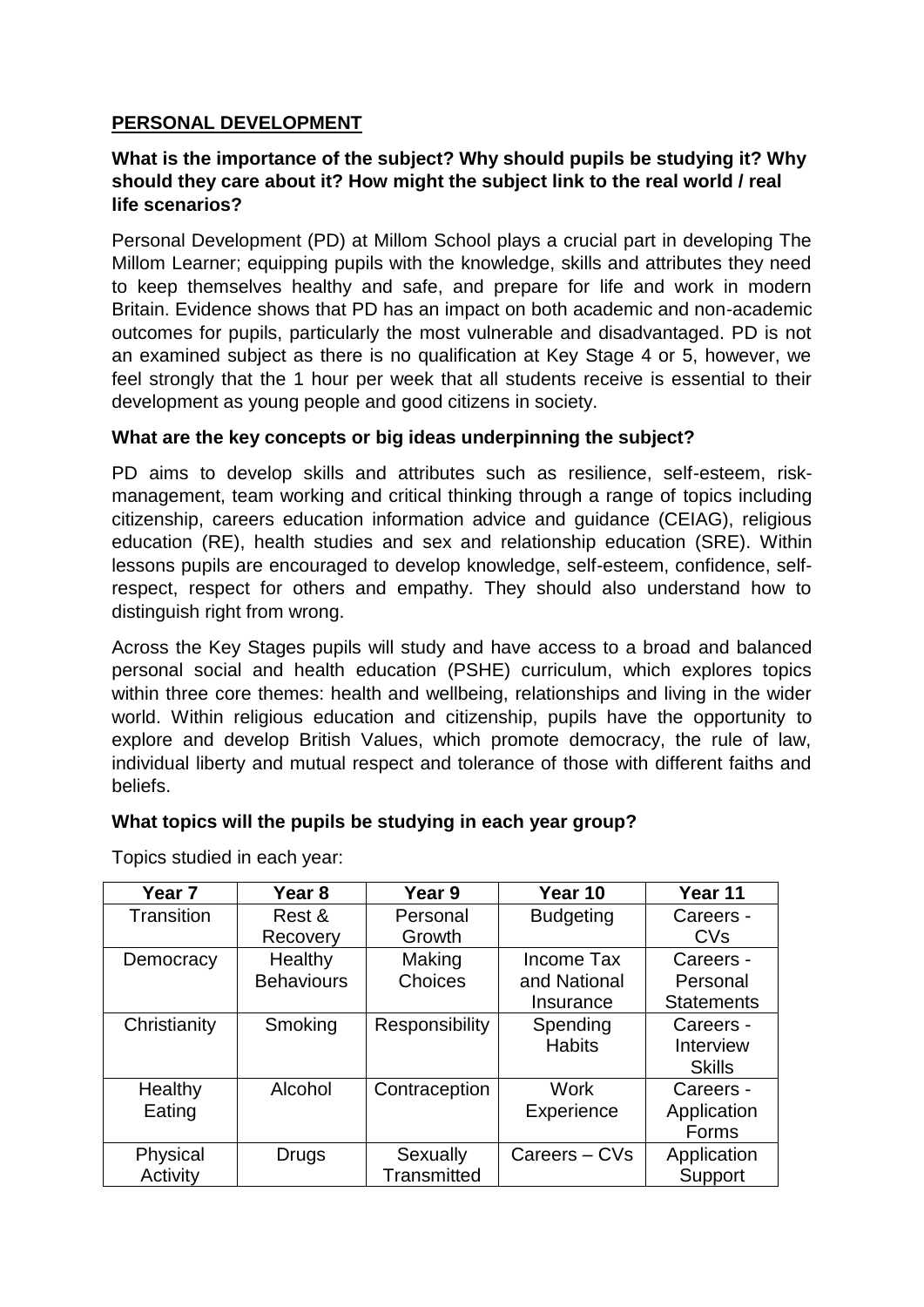|                       |                      | Infections        |                            |                     |
|-----------------------|----------------------|-------------------|----------------------------|---------------------|
| Respect               | Creation             | How to Care       | $Careers -$                | Resilience          |
|                       | <b>Stories</b>       | for a Baby        | Unifrog                    |                     |
| <b>First Aid</b>      | <b>Relationships</b> | Attachment        | $Careers -$                | Determination       |
|                       |                      |                   | University/                |                     |
|                       |                      |                   | apprenticeships            |                     |
| Prejudice             | SRE -                | The               | Careers $-6$ <sup>th</sup> | Positivity          |
|                       | E-Safety             | Government        | forms / colleges           |                     |
| Stereotyping          | Careers -            | The Royal         | Careers - Build            | Abortion &          |
|                       | Types of             | Family            | My Skills                  | Abortion            |
|                       | work                 |                   |                            | Laws                |
| <b>Discrimination</b> | Careers-             | <b>First Aid</b>  | <b>Drugs</b>               | <b>Child Sexual</b> |
|                       | subjects             |                   |                            | Exploitation        |
| <b>British Values</b> | Law &                | Islam             | <b>RE</b>                  | Sexting             |
|                       | Justice              |                   |                            |                     |
| Relationships         | Human                | Careers-          | <b>Baby Brain</b>          | <b>First Aid</b>    |
|                       | <b>Rights</b>        | Skills &          | Development                |                     |
|                       |                      | Qualities         |                            |                     |
| SRE -                 | Careers-             | Careers-          | <b>Relationships</b>       | Victim              |
| E-Safety              | Unifrog              | Personal          |                            | <b>Blaming</b>      |
|                       |                      | <b>Statements</b> |                            |                     |
| $Careers -$           |                      | Careers-          | Parenting                  | RE and the          |
| Personal              |                      | Exploring         |                            | <b>Wider World</b>  |
| <b>Statements</b>     |                      | Employment        |                            |                     |
| Careers -             |                      | Careers-          | Careers-                   | Terrorism           |
| Skills &              |                      | Unifrog           | Unifrog                    |                     |
| Qualities             |                      |                   |                            |                     |
| Careers -             |                      |                   |                            | $Careers -$         |
| Unifrog               |                      |                   |                            | Unifrog             |

| <b>Sixth Form</b>                    |
|--------------------------------------|
| <b>Careers - University</b>          |
| Careers - Apprenticeships            |
| Careers - Employment                 |
| Careers - Application Support        |
| <b>Careers - Personal Statements</b> |
| Careers - CVs                        |
| Careers - Unifrog                    |
| <b>Study Skills</b>                  |
| <b>Goal Setting</b>                  |
| <b>Personal Growth</b>               |
| Self-awareness                       |
| <b>Team Building</b>                 |
| <b>Current Affairs</b>               |
| <b>Budgeting</b>                     |
| Living Independently                 |
| <b>Student Finance</b>               |
| <b>Financial Planning</b>            |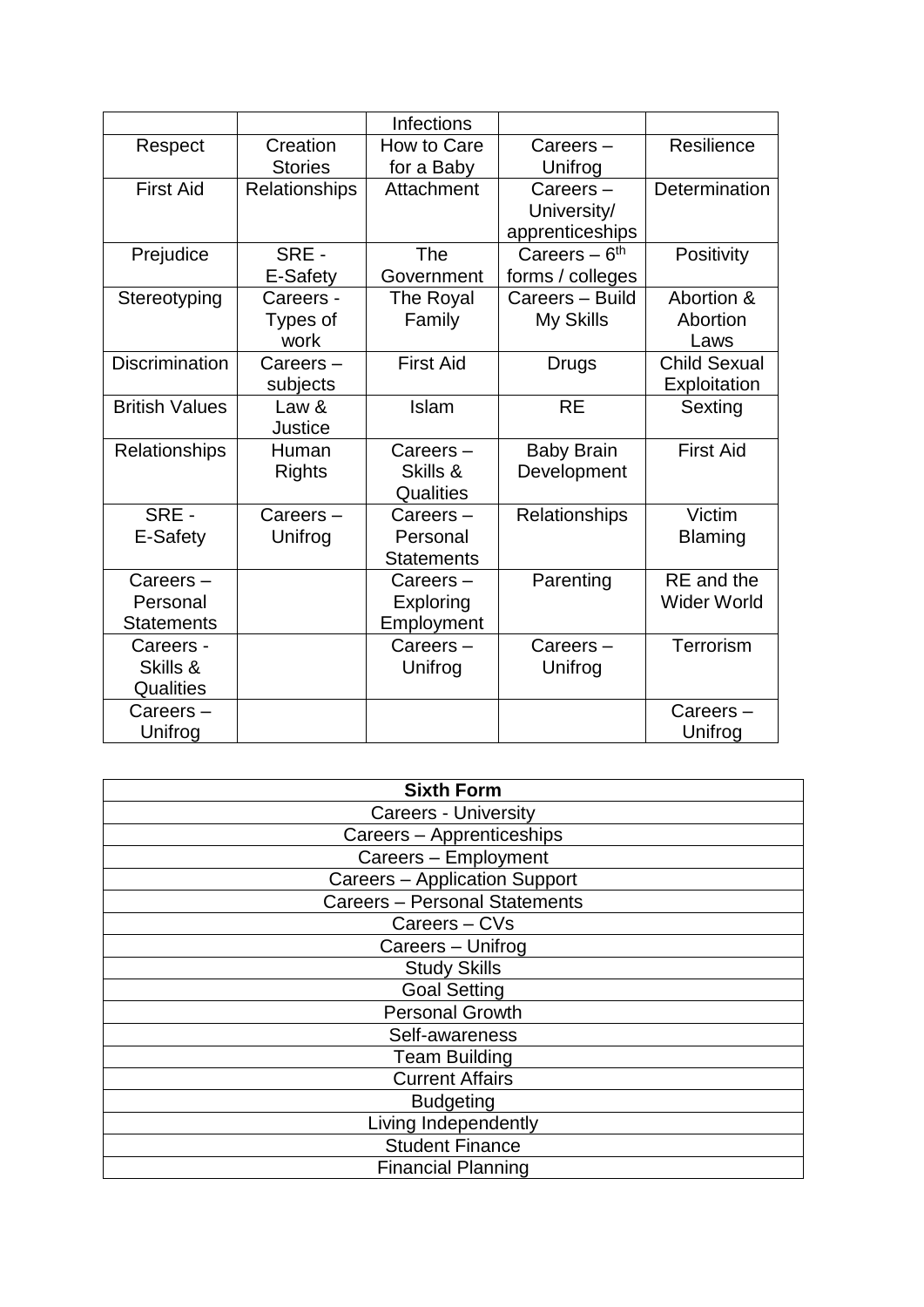#### Physical Activity

Careers education provides students with the opportunity to make informed choices about their future and prepare our pupils for further student and employment.

Careers lessons will ensure pupils have the opportunity to develop:

- Knowledge and understanding of progression routes at post-14, post-16, post-18 and beyond
- Their ability to complete application form materials for higher and further education, apprenticeship and employment
- CV writing skills
- Personal statements, for both employment and applying to university or college
- Interview skills and techniques
- Employability skills, such as, teamwork, leadership, good communication
- Understanding of the workplace through contact with employers and carrying out work experience.

#### **What key capacities/skills will the pupils develop?**

Determined - students learn within an environment in which they feel safe and secure to try their best to succeed and are not afraid to make mistakes and learn from these. Personal Development lessons aim to develop students into individuals, who are determined to achieve success in life, once their time at Millom School is over. Students have the support within lessons to feel that they are able to develop resolve and achieve their goals.

Communicator - students have the opportunity to discuss their ideas and opinions within small and larger groups and they are able to verbally present their work in a range of topics. Communication is one of the key LORIC skills and is continually developed across the three key stages. Students are also encouraged to communicate with members of the wider community, including employers, for example during work experience and mock interviews. They also get to interact with guest speakers and visitors who deliver workshops.

Positive - students are encouraged to research all the different opportunities available to them during their time at Millom School, but also as part of post 16 and post 18 progression planning, this allows them to develop a more positive and meaningful outlook towards their time spent at school. Stereotypical views are challenged. Students are encouraged to work cooperatively and collaboratively to form positive relationships. Social and emotional issues are supported and pupils helped to reach positive outcomes, where issues arise.

Understanding - students develop their understanding in all of the topics within the Personal Development curriculum in a range of ways from guided discovery, debates and group tasks to presentations, independent working and role play. They are able to apply this understanding across a range of subjects and in the wider world.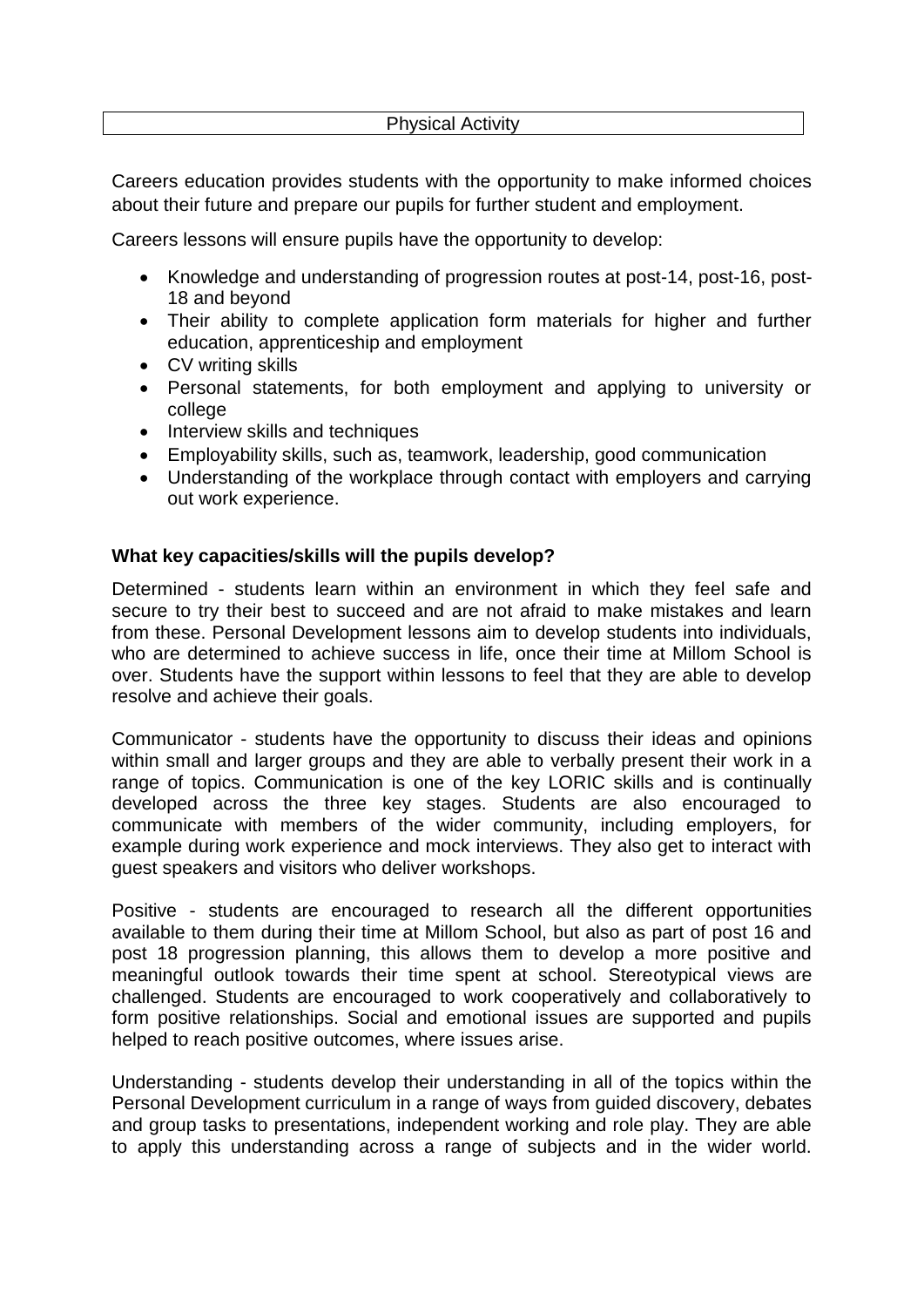Understanding is checked through formal and informal assessment, and through structured questioning.

Independent - students are able to work independently across the different topics covered in Personal Development to develop key skills and qualities and to produce a range of documents that they are able to use as part of their post 16 and post 18 progression pathways, such as a CV and a personal statement. Students are set regular homework activities that they complete independently and there are opportunities in class for individual written work and quiet reflection time.

Collaborator - students are encouraged to work in groups to discuss a variety of topics, complete projects, create informative resources and provide peer feedback on things such as interview technique. The class seating plans mean that group work is carefully controlled and students have opportunities to engage and interact with all of their class mates at various points throughout the year. Peer assessment is also used to help pupils with their critical analysis of the work of others.

Investigator - students have the opportunity to spend time researching a range of topics covered, this may include homework research projects. Students are also encouraged to use Unifrog to investigate career options and progression pathways. Students also spend time investigating different opinions and beliefs of others within or local and global communities. They are encouraged to ask sensible questions in class to further their understanding of a topic.

### **How are the pupils learning and being assessed in this subject? How does the subject support the learning of all pupils?**

Pupils learn in many different ways so in PD lessons the skills and attributes of all students can be further developed through a variety of tasks and activities, such as:

- Individual work
- Group work
- Discussion both class and smaller groups
- Guided discovery
- Debates
- Creative tasks
- Written tasks
- Role play
- Investigative and research tasks

Learning materials in lessons vary in accordance to the topic being covered. Pupils are able to access these materials in different ways to suit their needs. Work booklets are used for most topics within PD, meaning that pupils are able to keep track of their work easily and refer back to when needed.

Seating plans in PD lessons are designed so that pupils of varying abilities are mixed. This helps those pupils with SEN to feel more supported in lessons. PD lessons have a very inclusive environment where all students are encouraged to have a voice by asking questions or expressing their own opinions. Students are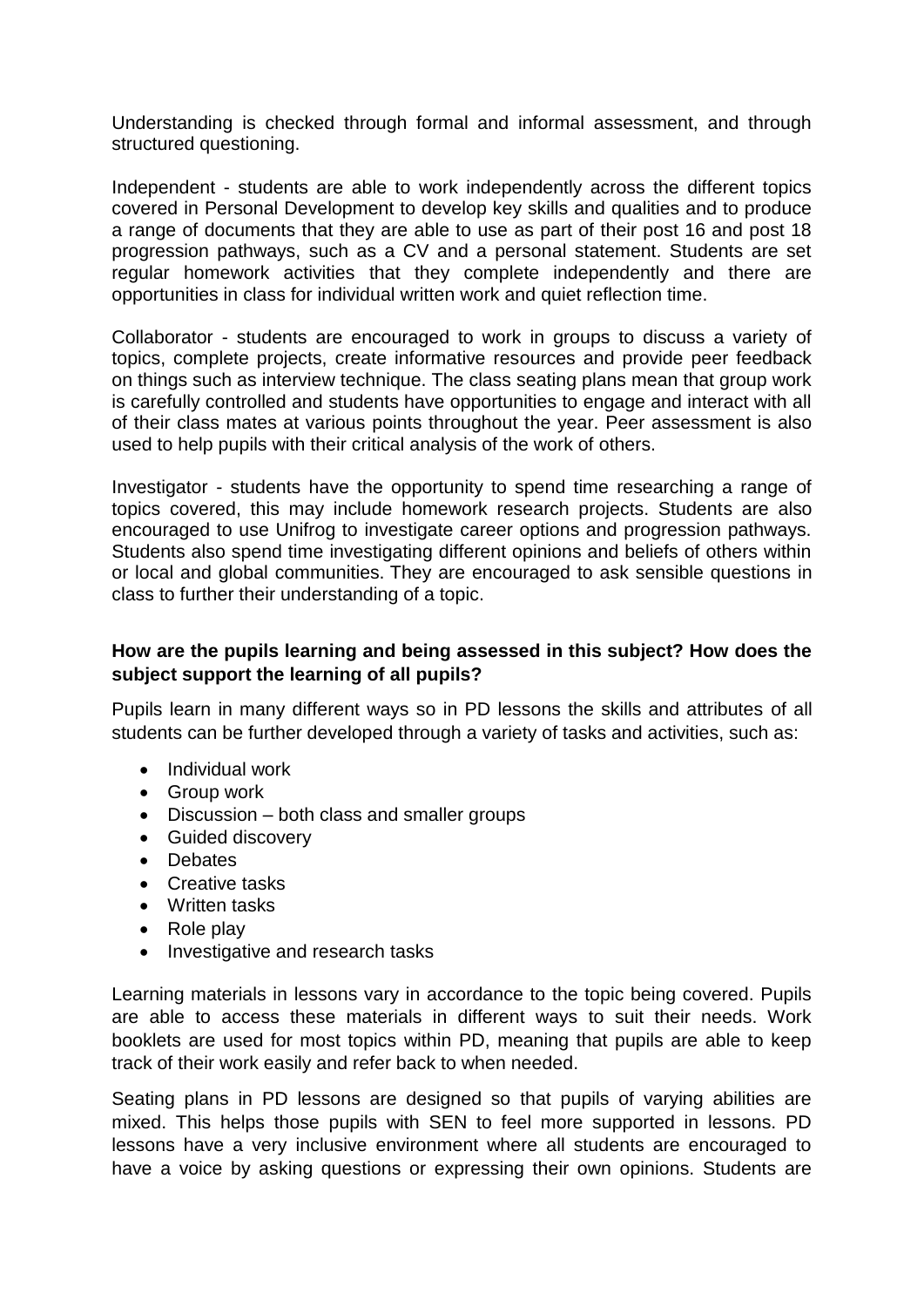taught to respect the views of others and learn strategies for respectfully challenging the views of others in a constructive way.

Differentiated questioning is used a lot within lesson, especially to stretch the higher band pupils, alongside differentiated tasks and outcomes that suit the topic being studied. The most able pupils are encouraged to stretch their understanding of the particular topic being studied and are guided towards extension materials. High band pupils are also encouraged to develop higher order thinking skills by being able to access opportunities to demonstrate comparisons, evaluations, construction of arguments and a critical analysis of scientific information and data, where relevant.

## **How can pupils progress in this subject?**

Students study PD in each Key Stage. Whilst the themes for each Key Stage are similar, the depth and breadth of the topics the students explore increases as they move up the school, so there is continuity of learning and students have opportunities to consolidate and review prior learning.

A large part of the CEIAG topic in each Key Stage focuses on progression routes and students are provided with information from a range of impartial sources (such as guest speakers, assemblies, Inspira careers advisers) to help support them with making decisions about progression routes at the ages of 14+, 16+ and 18+.

PD has direct links to higher education courses, for example:

- Politics
- Religious education
- Child development
- Law
- Psychology
- Sociology
- Healthcare
- Medicine
- Pharmacology/pharmacy
- Sport, nutrition and fitness
- Business, accounting and finance

## **How does the subject support careers education, information, advice and guidance? What career pathways can pupils take by studying this subject further?**

PD also has direct links to career routes within the following fields:

- Government and politics
- Public services e.g. the police force
- Healthcare including medicine, midwifery, nursing
- Education
- Business, finance and accounting